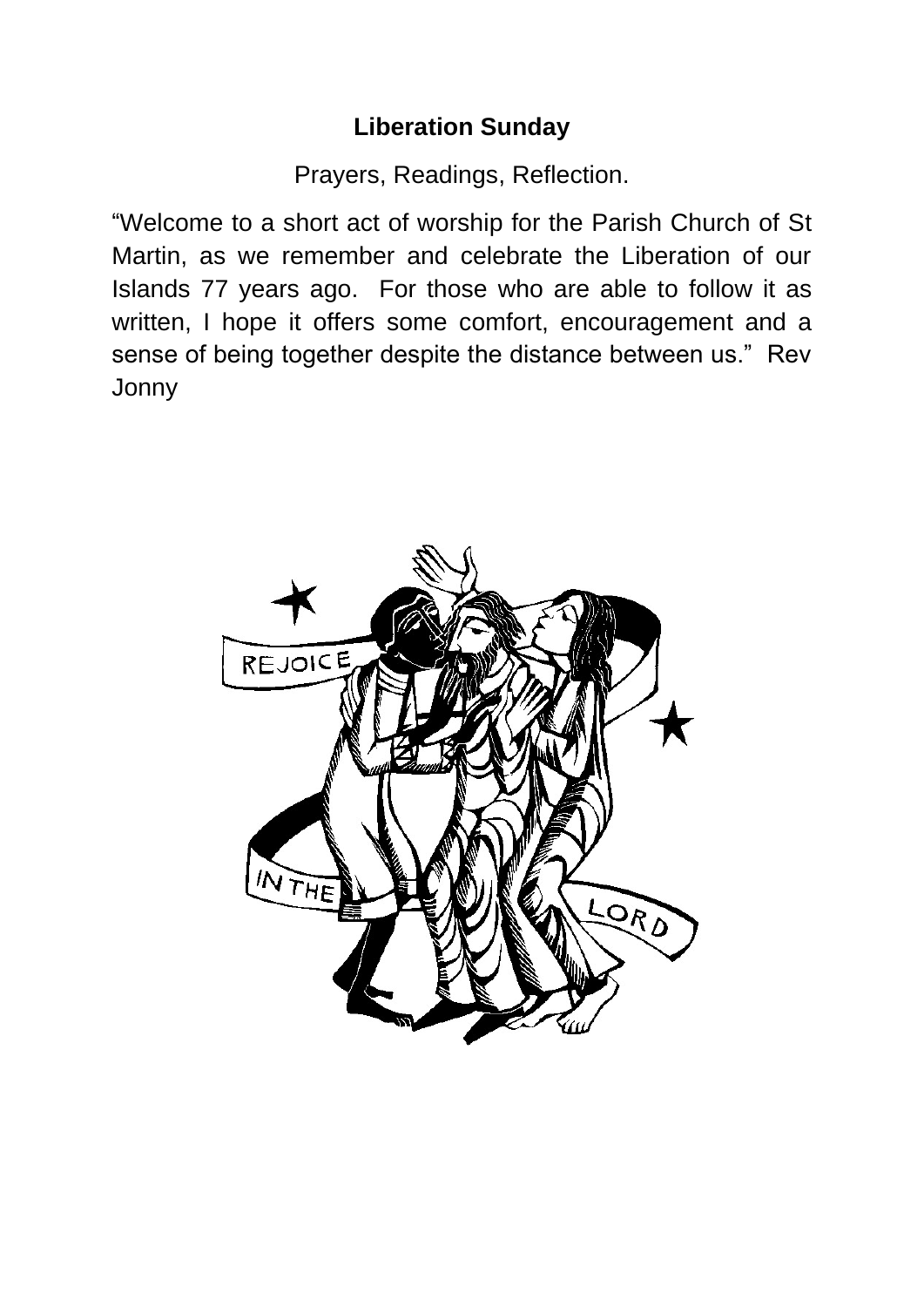*Be still, and draw yourself closer to the God who rests beside you, before you and within you.*

## **INTRODUCTION AND WELCOME**

In the name of Christ and in his peace I welcome you.

Today, those who survived the war and we who are too young to remember, join together in giving praise and thanks to God for what was achieved in 1945, but whilst remembering, we also look forward and commit ourselves to the ongoing work of reconciliation.

Our proclamation today is that we have a message of hope and reconciliation for the whole world. That we must love our neighbours as ourselves.

O Lord, open our lips.

### **All: And our mouths shall show forth Thy praise.**

# **PRAYERS OF THANKSGIVING AND REMEMBRANCE**

Let us offer our thanksgivings to Almighty God, who made us and all creation. who in Christ has triumphed over evil and death, and whose Spirit abides with us to guide and to inspire.

For the victory achieved on land, at sea, and in the air, and for the liberation of so many from the cruelty of occupation and oppression *Pause for silence….* Let us bless the Lord: **Thanks be to God.**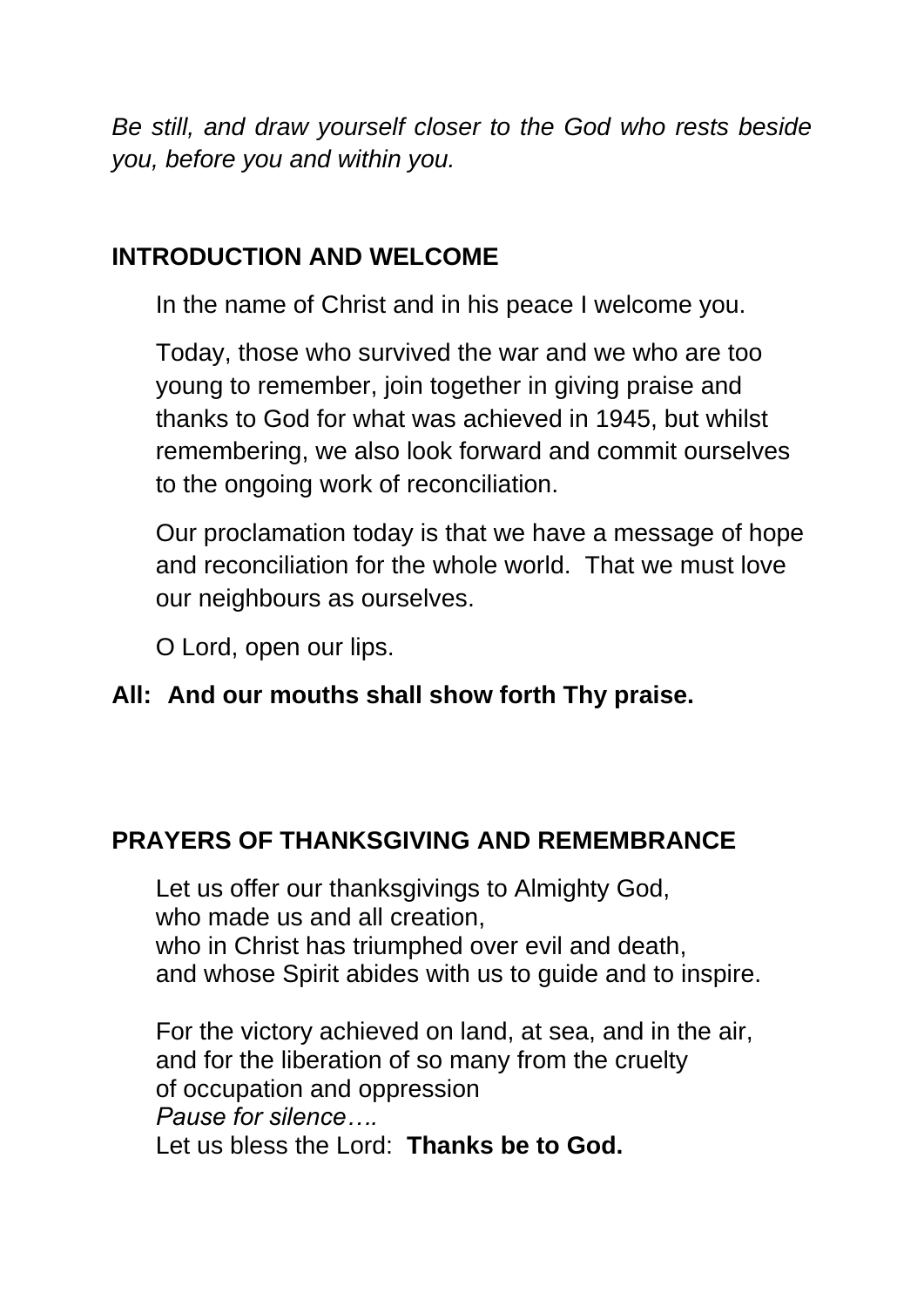For those who endured captivity, torture, or death, that others might be free. *Pause for silence….* Let us bless the Lord: **Thanks be to God.**

For the heroism and courage of those who served in the armed services;

who worked on the home front in civil defence,

hospitals and relief agencies; in factories, shops and farms. *Pause for silence….*

Let us bless the Lord: **Thanks be to God.**

For the patient suffering and dedication of those who kept alight the lamp

of freedom and sustained hope and resistance in the hearts of others.

*Pause for silence….*

Let us bless the Lord: **Thanks be to God.**

For the steadfastness and endurance of the inhabitants of cities

and countryside during the dark years of war.

*Pause for silence….*

Let us bless the Lord**: Thanks be to God.**

For the reconstruction of communities and for the reconciliation seen over the past 77 years. *Pause for silence….*

Let us bless the Lord: **Thanks be to God.**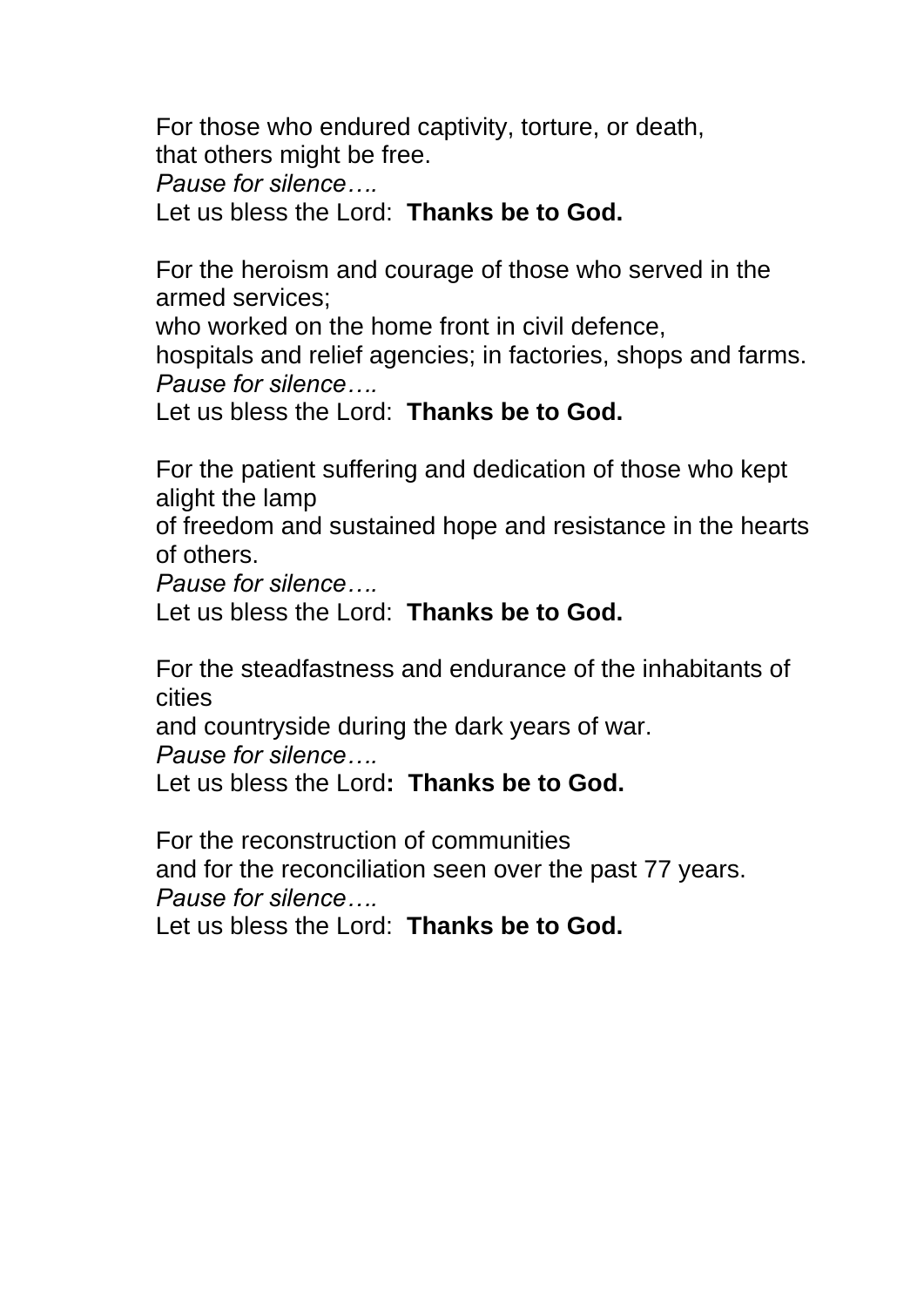## **THE LITURGY OF THE WORD**

### *First Reading, Acts 1:3-8*

After his suffering Jesus presented himself alive to them by many convincing proofs, appearing to them during forty days and speaking about the kingdom of God. While staying with them, he ordered them not to leave Jerusalem, but to wait there for the promise of the Father. "This," he said, "is what you have heard from me; for John baptized with water, but you will be baptized with the Holy Spirit not many days from now."

So when they had come together, they asked him, "Lord, is this the time when you will restore the kingdom to Israel?" He replied, "It is not for you to know the times or periods that the Father has set by his own authority. But you will receive power when the Holy Spirit has come upon you; and you will be my witnesses in Jerusalem, in all Judea and Samaria, and to the ends of the earth."

#### *Second Reading, Galatians 5: 1 & 13-15*

For freedom Christ has set us free. Stand firm, therefore, and do not submit again to a yoke of slavery.

For you were called to freedom, brothers and sisters; only do not use your freedom as an opportunity for selfindulgence, but through love become slaves to one another. For the whole law is summed up in a single commandment, "You shall love your neighbour as yourself." If, however, you bite and devour one another, take care that you are not consumed by one another.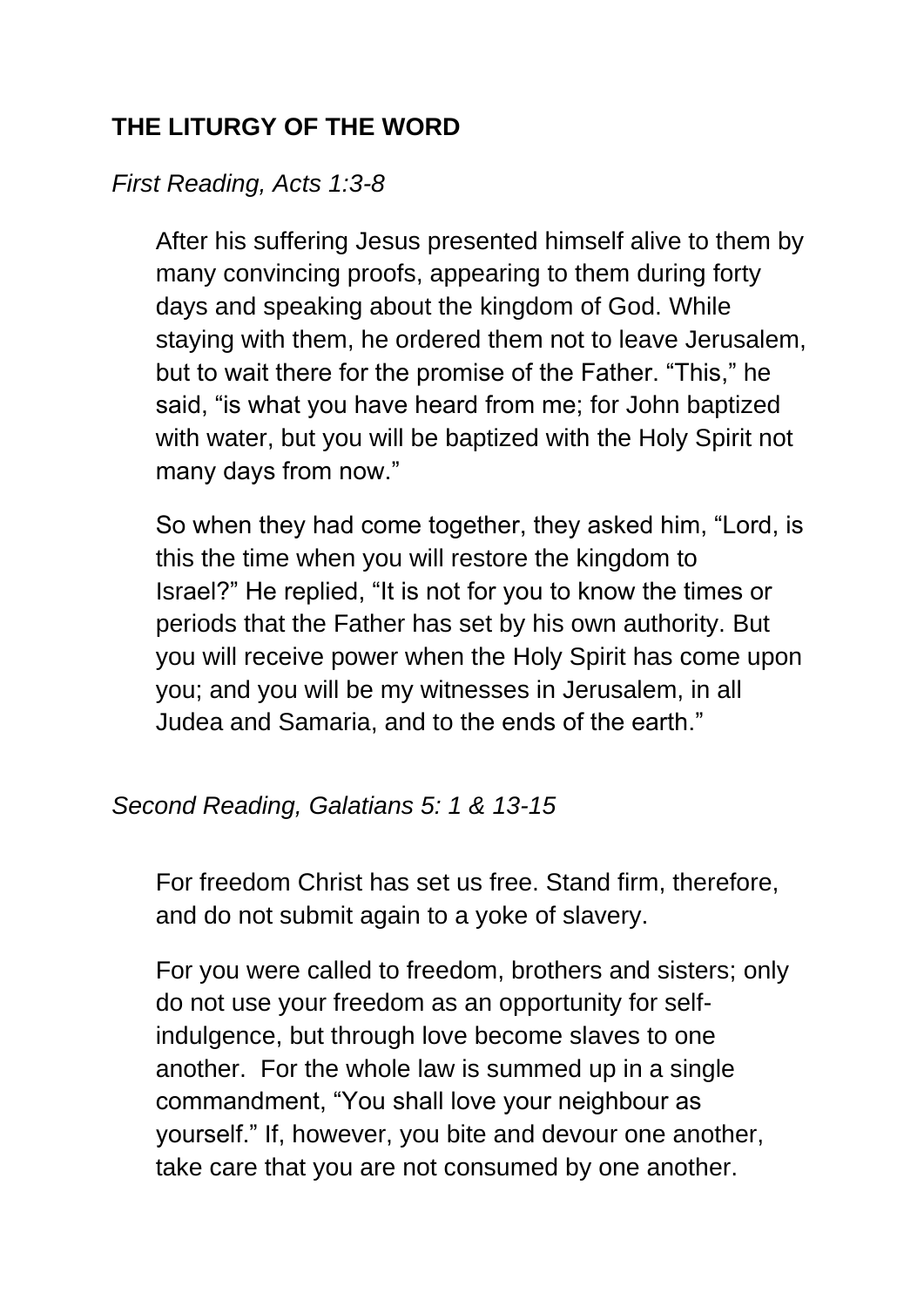### **PRAYERS OF HOPE**

Let us pray with hope for the future of the world and for the needs of all people.

For peace and justice in our world, for an end to war and conflict, for the leaders of all nations and peoples, and for those who make peace and foster reconciliation. *pause for silence….* Lord, in Your mercy: **Hear our prayer.**

For the unity of all Christian people, For the Church of God in every land, For all who seek God and the truth, And for all who follow the way of conscience with integrity. *Pause for silence….* Lord, in your mercy: **Hear our prayer.**

For the healing of memories, For all those who suffer as a result of war, For all who find it hard to forgive, For communities where past wrongs and violence persist, For all in pain or distress and those who care for them. *Pause for silence….* Lord, in your mercy: **Hear our prayer.**

For friendship and trust amongst all, For an appreciation of our interdependence, For the ongoing building of a new Europe, And for a world that is in harmony with itself. *Pause for silence….* Lord, in your mercy: **Hear our prayer.**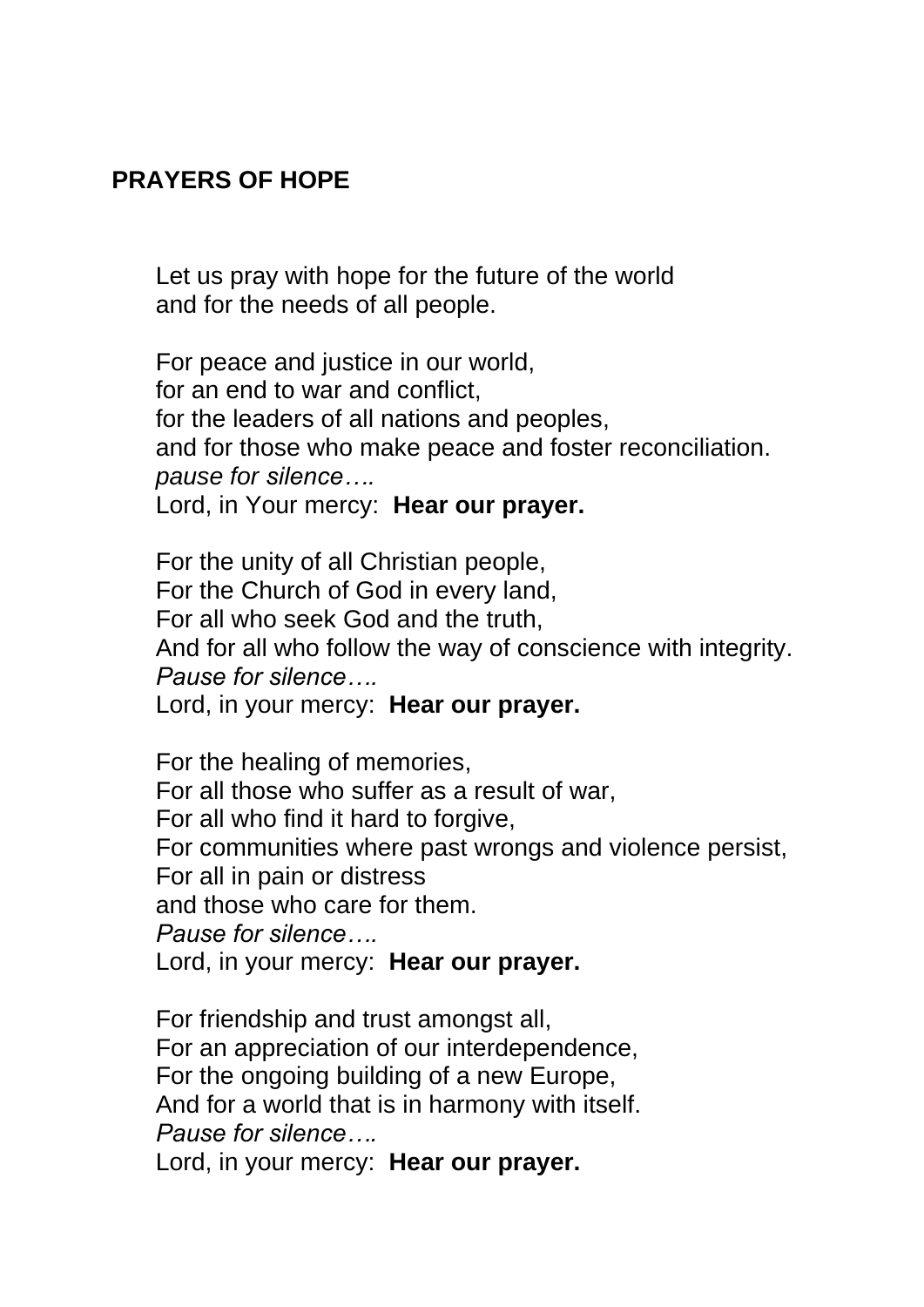### THE LORD'S PRAYER

And we pray for the coming of God's Kingdom on earth as in heaven and pray together the words our Lord gave us:

**Our Father, who art in heaven, hallowed be thy name; thy kingdom come; thy will be done; on earth as it is in heaven. Give us this day our daily bread and forgive us our trespasses, as we forgive those who trespass against us, and lead us not into temptation; but deliver us from evil. For thine is the kingdom, the power and the glory, for ever and ever. Amen**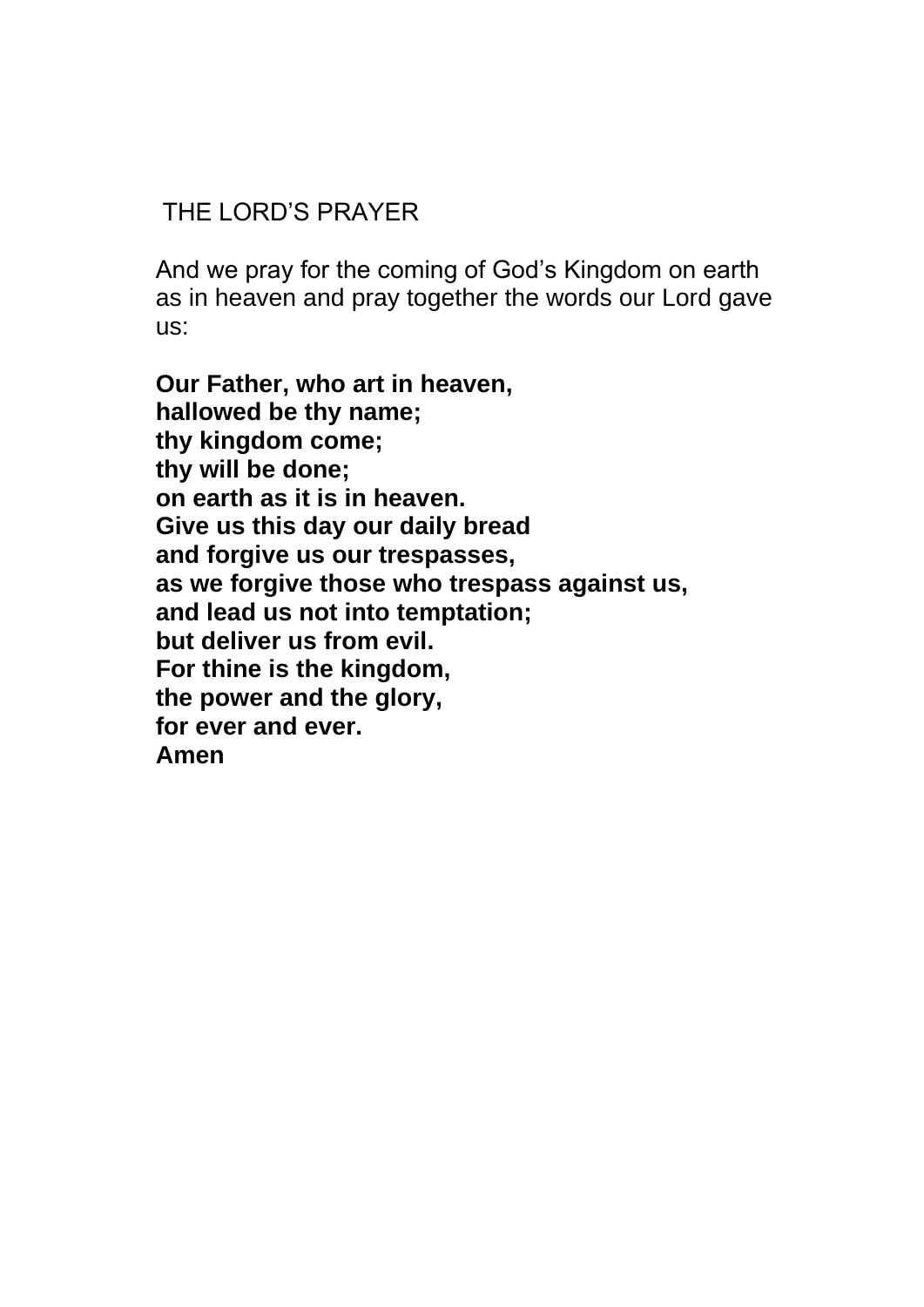#### **Hymn**

*This hymn was written by The Revd F. W. Killer, Vicar of St Mark's and printed during the Occupation of Jersey for use on the Day of Liberation.*

**The sword is sheathed – the battle done, The conflict past – the peace is won; Alleluia, alleluia; Raise high your songs of Victory, Shout: for the Lord hath made us free, Alleluia, alleluia; Alleluia, alleluia, alleluia.** 

**Fair Islands of the Channel Sea Greet well this dawn of Liberty; Alleluia, alleluia; Peal forth sweet bells that all may hear Your joyful message ringing clear. Alleluia, alleluia; Alleluia, alleluia, alleluia.**

**Gone is the plague of hatred rife, Gone those dark days of mental strife, Alleluia, alleluia; This is our day of glad release, And restoration to full peace. Alleluia, alleluia; Alleluia, alleluia, alleluia.**

**For hands unfettered we rejoice, In freedom's speech we raise our voice, Alleluia, alleluia; Let Jersey's hills and valleys ring With songs of peace re-echoing. Alleluia, alleluia, Alleluia, alleluia, alleluia.**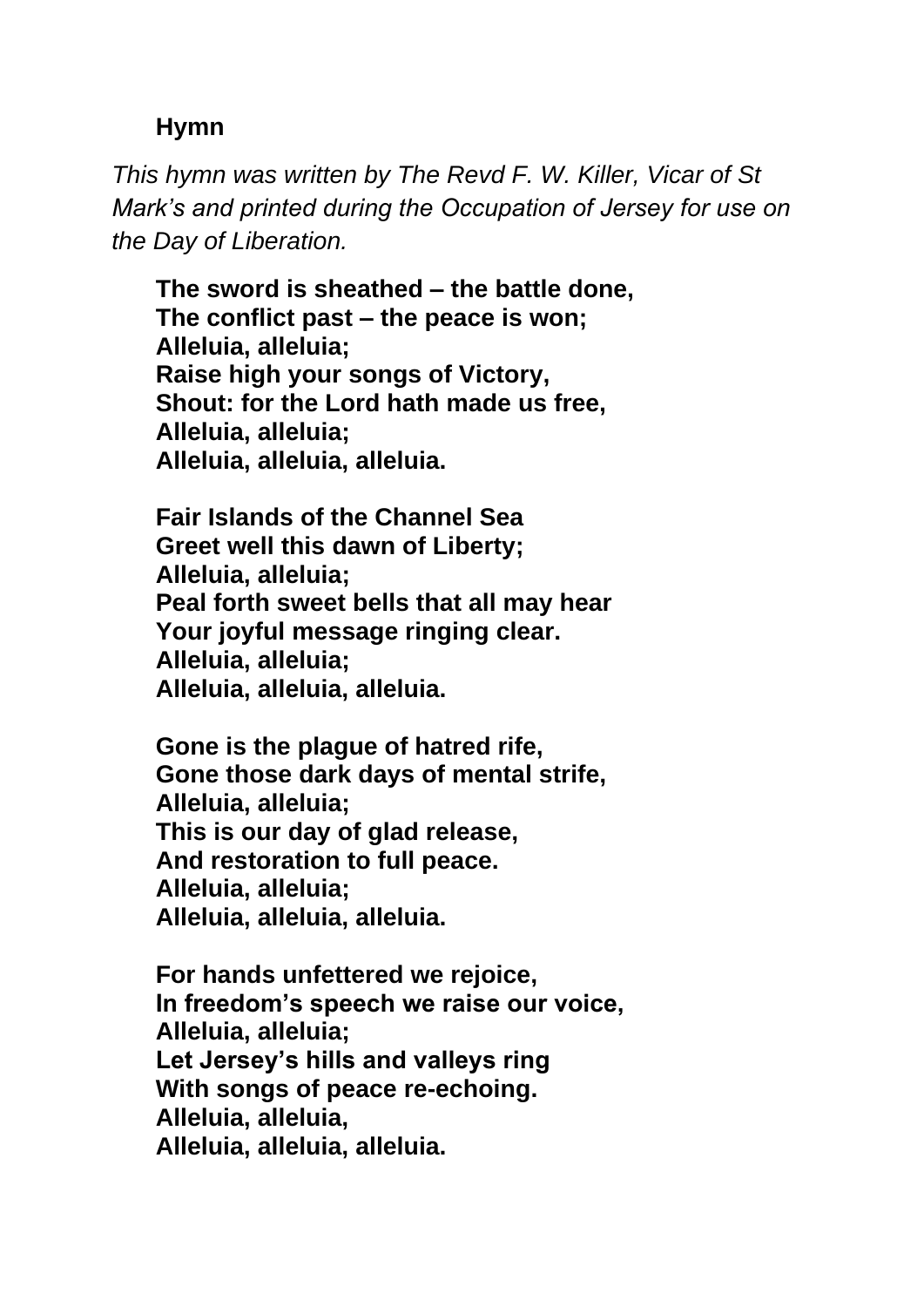### PRAYER FOR LIBERATION

Lord Jesus Christ you have set us free from all that is evil. We give you thanks for the end of warfare which Brought liberation to this Island – For the service and sacrifice of all who made the Liberation possible, For the companionship of friends and family Which sustained us through the Occupation, For the years of peace, And for the years of growing reconciliation between nations Which once were enemies. Very thankful for all that is good in life,

We pray for those now held captive by political or spiritual powers.

That all people may know

The glorious liberty of the children of God:

For you were born and died to save us,

And now live and reign with the Father,

And the Holy Spirit, one God,

World without end. Amen

### PRAYERS OF RECONCILIATION

Remembering that peace is not universal and wars continue,

let us commit ourselves to work together for reconciliation and peace throughout the world according to God's will

God was in Christ reconciling the world to himself: